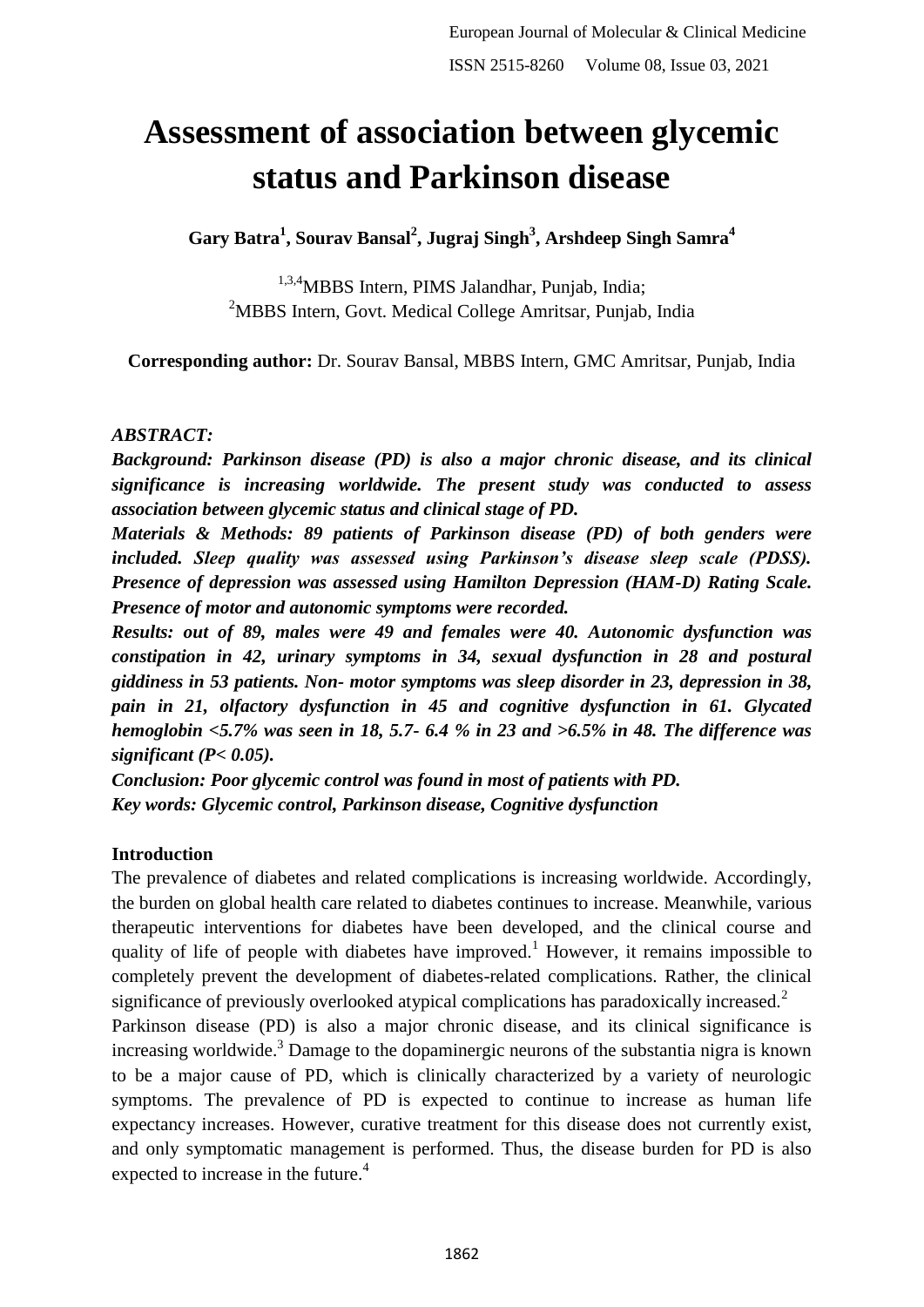ISSN 2515-8260 Volume 08, Issue 03, 2021

Various risk factors are being studied and postulated in PD. Gender, environmental factors such as rural living and pesticide exposure has been found as important risk factors in the previous studies. Clinical data on the risk of developing new diabetes in relation to Parkinson's disease are limited. Chronic systemic inflammation and mitochondrial dysfunction are common to pathogenesis of both diabetes and PD and the same being postulated as one reason for substantiating diabetes as a risk factor for PD.<sup>5</sup> The present study was conducted to assess association between glycemic status and clinical stage of PD.

#### **Materials & Methods**

The present study comprised of 89 patients of Parkinson disease (PD) of both genders. The diagnosis of PD was based on presence of bradykinesia and muscular rigidity, 4-6 Hz rest tremor, postural instability not caused by primary visual, vestibular, cerebellar, or proprioceptive dysfunction. All were taken in the study after their parent gave written consent.

Data such as name, age, gender etc. was recorded. A thorough clinical examination was performed. Sleep quality was assessed using Parkinson's disease sleep scale (PDSS). Presence of depression was assessed using Hamilton Depression (HAM-D) Rating Scale. Presence of motor and autonomic symptoms were recorded. Results thus obtained were subjected to statistical analysis. P value less than 0.05 was considered significant.

#### **Results**

#### **Table I Distribution of patients**

| Total-89 |              |                |  |  |
|----------|--------------|----------------|--|--|
| Gender   | <b>Males</b> | <b>Females</b> |  |  |
| Number   | 49           | 4U             |  |  |

Table I shows that out of 89, males were 49 and females were 40.

#### **Table II Assessment of autonomic dysfunction**

| <b>Autonomic dysfunction</b> | <b>Number</b> | P value |
|------------------------------|---------------|---------|
| Constipation                 |               | 0.12    |
| Urinary symptoms             |               |         |
| Sexual dysfunction           |               |         |
| Postural giddiness           | 53            |         |

Table II, graph I shows that autonomic dysfunction was constipation in 42, urinary symptoms in 34, sexual dysfunction in 28 and postural giddiness in 53 patients. The difference was non- significant  $(P> 0.05)$ .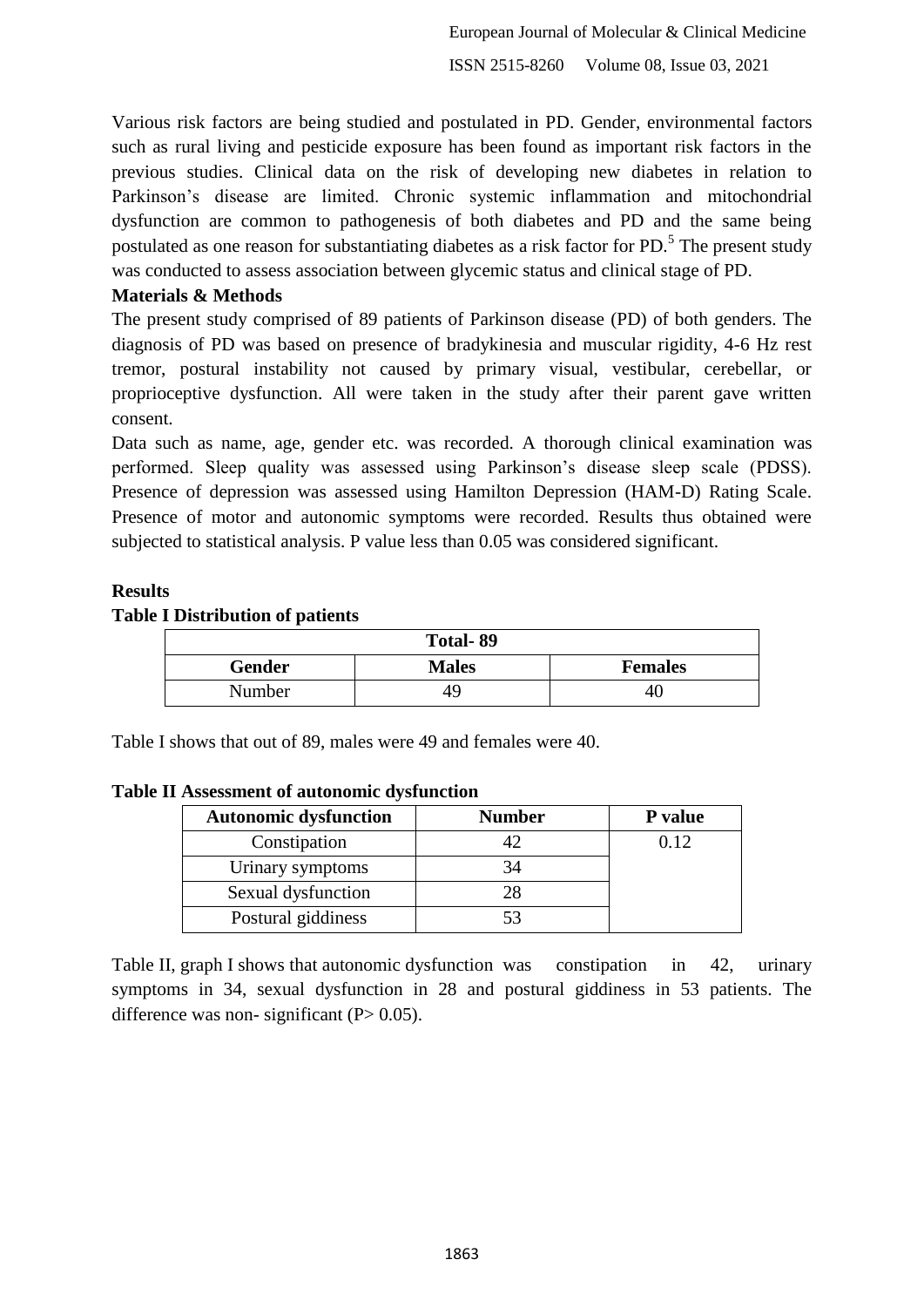ISSN 2515-8260 Volume 08, Issue 03, 2021



**Graph I Assessment of autonomic dysfunction**

#### **Table III Presence of non- motor symptoms**

| Non- motor symptoms   | <b>Number</b> | <b>P</b> value |
|-----------------------|---------------|----------------|
| Sleep disorder        | 23            | 0.04           |
| Depression            | 38            |                |
| Pain                  | 21            |                |
| Olfactory dysfunction | 45            |                |
| Cognitive dysfunction |               |                |

Table III shows that non- motor symptoms was sleep disorder in 23, depression in 38, pain in 21, olfactory dysfunction in 45 and cognitive dysfunction in 61. The difference was significant ( $P < 0.05$ ).

| Glycemic status $(\% )$        | <b>Number</b> | P value |
|--------------------------------|---------------|---------|
| $\langle 5.7 \rangle$ (Normal) |               | 0.01    |
| $5.7 - 6.4$ (Pre-diabetic)     |               |         |
| $>6.5$ (Diabetic)              |               |         |

**Table IV Glycemic status and PD**

Table IV shows that glycated hemoglobin <5.7% was seen in 18, 5.7- 6.4 % in 23 and >6.5% in 48. The difference was significant  $(P< 0.05)$ .

### **Discussion**

Various environmental and genetic factors are known to increase the risk of PD. In particular, recent reports have suggested that metabolic diseases, such as obesity, metabolic syndrome,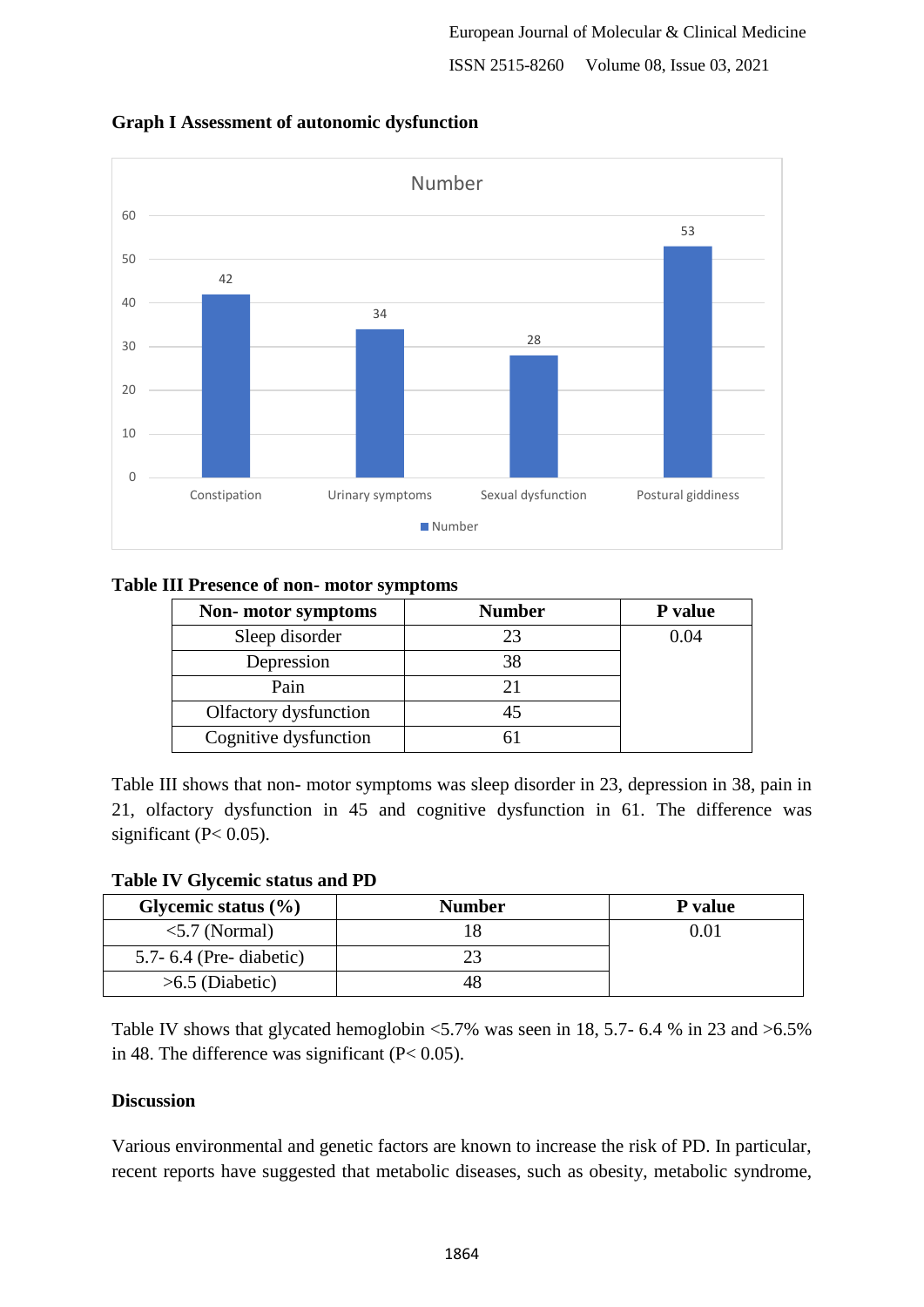and diabetes, are important risk factors for PD.<sup>6</sup>This is because the pathophysiologic mechanism associated with insulin resistance plays an important role in the development and worsening of PD as well as diabetes.<sup>7</sup> However, there have been conflicting results from previous epidemiologic studies on the association between diabetes and PD. Moreover, any causal relationship between diabetes and PD needs to be more clearly defined.<sup>8</sup>

Both Parkinson's disease and diabetes are chronic illnesses which needs longterm medical care and most often result in significant morbidity.<sup>9</sup> Some of the past literature suggested that diabetes mellitus has been linked with PD, and they have in common similar pathogenic pathways. Contact to environmental factors and genetic susceptibility play an important role in the etiology and evolution of both diabetes mellitus and PD. It is also previously documented that insulin and dopamine may exert reciprocal regulation between PD and diabetes.<sup>10</sup> The present study was conducted to assess association between glycemic status and clinical stage of PD.

In present study, out of 89, males were 49 and females were 40. ELangowan et  $al<sup>11</sup>$  in their study consecutive patients with a diagnosis of idiopathic parkinson's disease (PD) satisfying UK Parkinson's disease society brain bank clinical diagnostic criteria attending the department of neurology during the period January 2019 to December 2019 were included. Total of 70 patients were enrolled in the study. Tremor was the most common motor symptom. 53.3% of subjects had one or the other non motor symptoms. Diabetes was present in 38.6% of subjects. Mean FBS among the cases was 112. 36% of the subjects had poor control of diabetes based on their HbA1C values (HbA1C  $>7$ ). There was statistically significant relation between glycemic control and clinical stage of PD.

We found that autonomic dysfunction was constipation in 42, urinary symptoms in 34, sexual dysfunction in 28 and postural giddiness in 53 patients. Lin Lu et  $al^{12}$  they found that diabetic individuals may have a reduced incidence of PD despite significant heterogeneity. Various case control studies had contrasting finding on association of diabetes and PD.

We observed that non- motor symptoms was sleep disorder in 23, depression in 38, pain in 21, olfactory dysfunction in 45 and cognitive dysfunction in 61. A study by Xiaoyan Guo et al<sup>13</sup> in Chinese population found lower levels of total cholesterol, LDL-C and TG than controls, they also found high levels of total cholesterol and LDL-C may be associated with low prevalence of PD.

We found that glycated hemoglobin  $\langle 5.7\%$  was seen in 18, 5.7- 6.4 % in 23 and  $>6.5\%$  in 48. Rhee et al<sup>14</sup> subjects were classified into the following groups: no diabetes, impaired fasting glucose (IFG), diabetes duration  $\leq$ 5 years, and diabetes duration  $\geq$ 5 years. They analyzed the adjusted hazard ratio of PD for each group. PD occurred in 31,577 patients. Compared with the non- diabetes group, the adjusted hazard ratio was 1.038 (95% CI, 1.009–1.067) in the IFG group,  $1.185$  (95% CI,  $1.143-1.229$ ) in the diabetes duration  $\leq$  years group, and  $1.618$ (95% CI, 1.566–1.672) in the diabetes duration  $\geq$ 5 years group. These results were consistent with those of the subgroup analysis, and the presence of diabetes further increased the risk of PD regardless of comorbidities such as cardiovascular, cerebrovascular, and chronic kidney diseases.